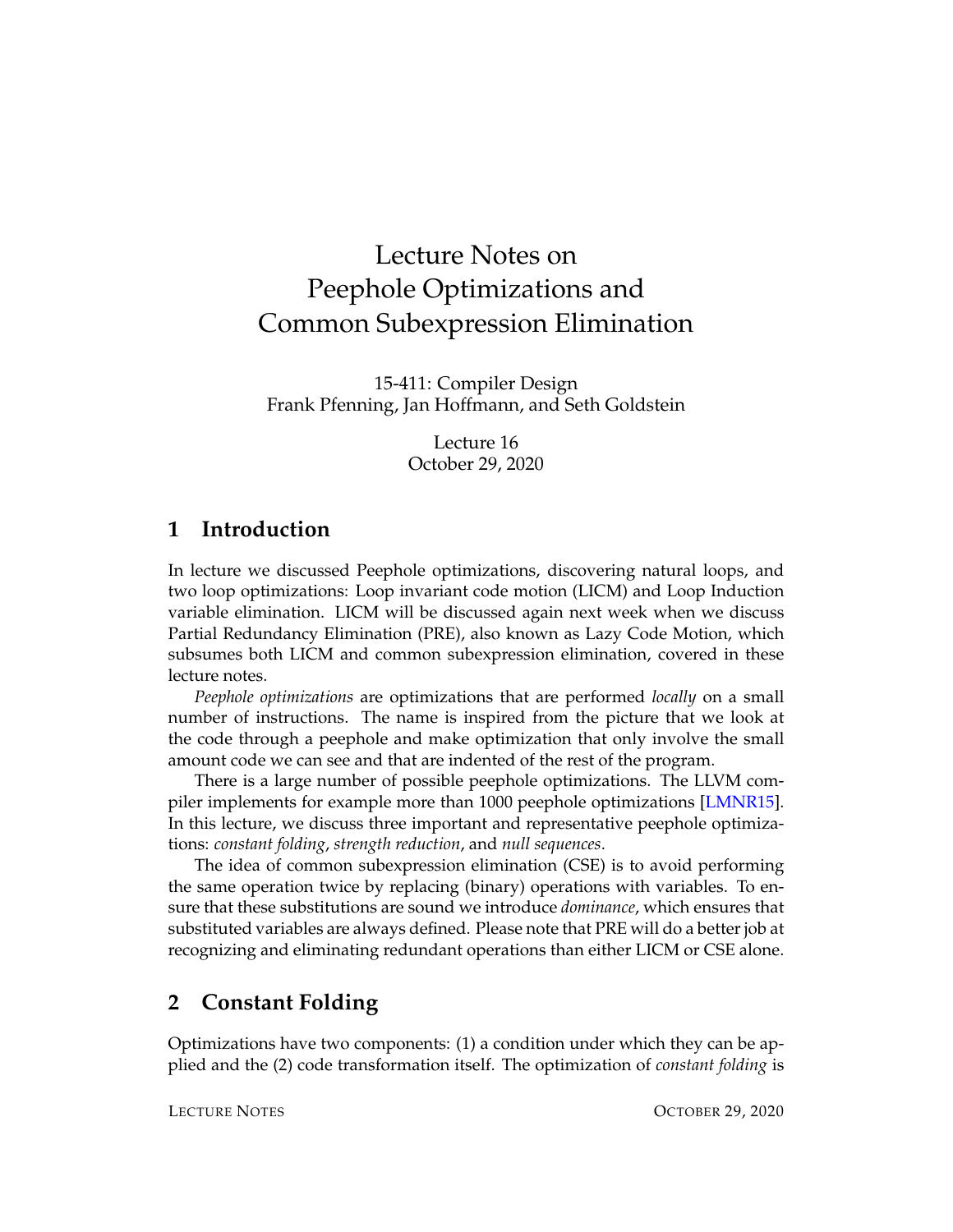a straightforward example of this. The code transformation itself replaces a binary operation with a single constant, and applies whenever  $c_1 \odot c_2$  is defined.

 $l: x \leftarrow c_1 \odot c_2 \ \}\longrightarrow \{\ \ l: x \leftarrow c \qquad \text{(where $c = c_1 \odot c_2$)}$ 

We can write the similar operation for when an mathematical operation is undefined:

$$
l: x \leftarrow c_1 \odot c_2 \rightarrow \{ l: \text{raise}(\text{arith}) \text{ (where } c_1 \odot c_2 \text{ is not defined)}
$$

Constant folding can also be used to rewrite conditionals:

$$
l: \text{if } c_1 ? c_2 \text{ then } l_1 \text{ else } l_2 \} \longrightarrow \{ l: \text{goto } l_1 \qquad (if c_1 ? c_2 \text{ is true})
$$
\n
$$
l: \text{if } c_1 ? c_2 \text{ then } l_1 \text{ else } l_2 \} \longrightarrow \{ l: \text{goto } l_2 \qquad (if c_1 ? c_2 \text{ is false})
$$

Turning constant conditionals into gotos may cause entire basic blocks of code to become unnecessary. You can also perform constant folding across multiple instructions.

$$
\begin{array}{c}\nl_1: y \leftarrow x + c_1 \\
l_2: z \leftarrow y + c_2\n\end{array}\right\} \longrightarrow \begin{cases}\nl_1: y \leftarrow x + c_1 \\
l_2: z \leftarrow x + c\n\end{cases} \qquad (if c_1 + c_2 = c)\n\end{cases}
$$

The advantage of this optimization is that line  $l_1$  can become dead code if y is not needed in the successors of line  $l_2$ . Of course, we have to ensure that y in line  $l_2$ has always been defined in  $l_1$  as opposed to a different line in the original program. This is always the case if the program is in SSA form.

These operations are straightforward because they can be performed without checking any other part of the code. Most other optimizations have more complicated conditions about when they can be applied.

### **3 Strength Reduction**

Strength reduction in general replaces and expensive operation with a simpler one. Sometimes it can also eliminate an operation altogether, based on the laws of modular, two's complement arithmetic. Recall that we have the usual laws of arithmetic modulo  $2^{32}$  for addition, subtraction, multiplication, but that comparisons are more difficult to transform.<sup>[1](#page-1-0)</sup>

Common simplifications (and some symmetric counterparts):

```
a + 0 = aa - 0 = aa * 0 = 0a * 1 = aa * 2^n = a \ll n
```
<span id="page-1-0"></span><sup>&</sup>lt;sup>1</sup>For example,  $x + 1 > x$  is not true in general, because x could be the maximal integer,  $2^{31} - 1$ .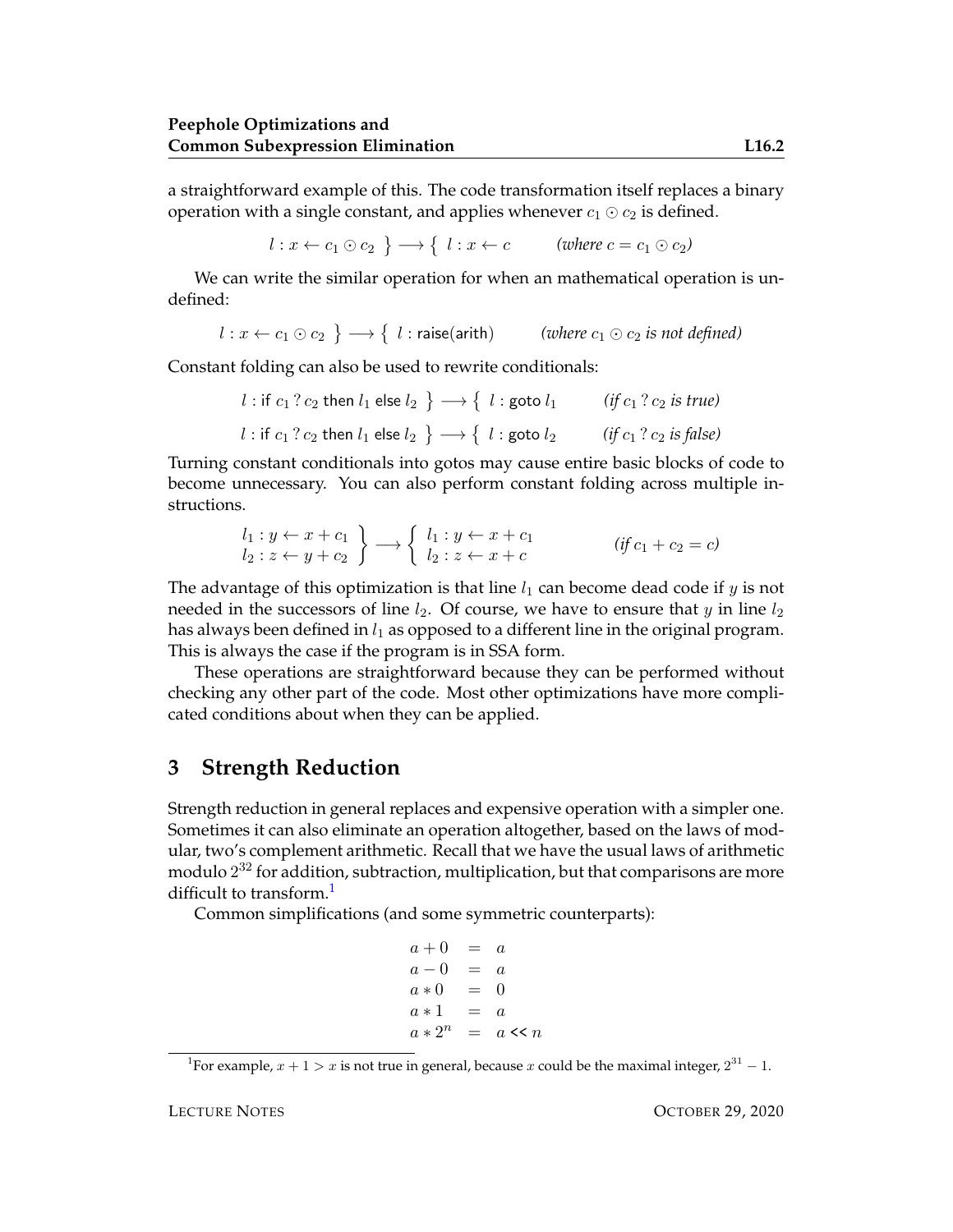but one can easily think of others involving further arithmetic of bit-level operations. (Remember, however, that  $a/2^n$  is not equal to  $a \gg n$  unless a is positive.) Another optimization that may be interesting for optimization of array accesses is the distributive law:

$$
a * b + a * c = a * (b + c)
$$

where a could be the size of an array element and  $(b + c)$  could be an index calculation.

## **4 Null Sequences**

During register allocation, we noted that it is beneficial to produce self moves like  $r \leftarrow r$  by assigning two temps t, s the same register r. The reason that self moves are beneficial is because they can be removed from the code since say have no effect. We call an operation or a sequence of operations that does not have an effect a *null sequence*.

$$
l: x \leftarrow x \rightarrow \{l: \text{nop}
$$

When we spill a temp t to the stack and perform two operations like  $t \leftarrow t + c$ on this temp in a row. Then we might move  $t$  into a register before the addition and move it back after the addition. As a result, we have a move  $r \leftarrow t$  directly followed by a move  $t \leftarrow r$ , which seems redundant.

$$
\begin{array}{l}\n l_1: x \leftarrow y \\
 l_2: y \leftarrow x\n \end{array}\n \rightarrow\n \begin{array}{l}\n l_1: x \leftarrow y \\
 l_2: \mathsf{nop}\n \end{array}
$$

We can not remove the first move because x might be needed after line  $l_2$ . However, we might be able to remove it with dead-code elimination.

Another null sequence that you have seen already is a jump to the next line. Such jumps can be eliminated but they destroy basic blocks. So be careful to only perform this optimization when you do not rely on basic blocks anymore.

$$
\begin{array}{c} l_1 : \text{goto } l_2 \\ l_2 : \end{array} \bigg\} \longrightarrow \left\{ \begin{array}{c} l_1 : \text{nop} \\ l_2 : \end{array} \right.
$$

There are plenty of other peephole optimizations that you can find in the compiler literature.

#### **5 Common Subexpression Elimination**

Copy propagation allows us to have optimizations with this form:

$$
\begin{array}{l}\n l: x \leftarrow y \\
 \dots \\
 l': instr(x)\n \end{array}\n \bigg\} \longrightarrow\n \begin{cases}\n l: x \leftarrow y \\
 \dots \\
 l': instr(y)\n \end{cases}
$$

LECTURE NOTES OCTOBER 29, 2020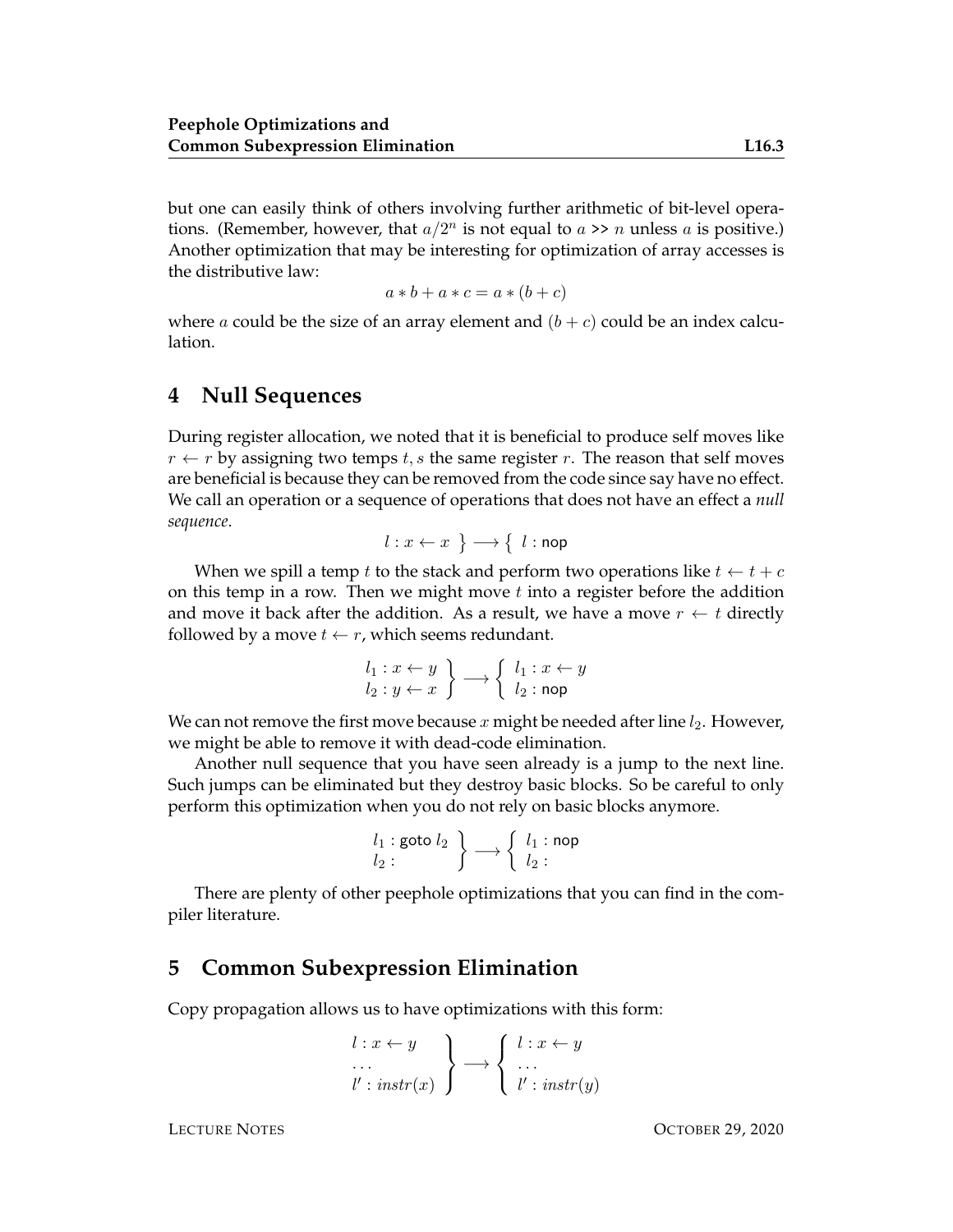It is natural to ask about transforming a similar computation on compound expressions:

$$
\begin{array}{l}\n l:x \leftarrow s_1 \oplus s_2 \\
 \ldots \\
 l': instr(x)\n \end{array}\n \rightarrow\n \begin{array}{l}\n l:x \leftarrow s_1 \oplus s_2 \\
 \ldots \\
 l': instr(s_1 \oplus s_2)\n \end{array}
$$

However, this will not work most of the time. The result may not even be a valid instruction (for example, if  $instr(x) = (y \leftarrow x \oplus 1)$ ). Even if it is, we have made our program bigger, and possibly more expensive to run. However, we can consider the *opposite*: In a situation

$$
l : x \leftarrow s_1 \oplus s_2
$$
  
...  

$$
k : y \leftarrow s_1 \oplus s_2
$$

we can replace the second computation of  $s_1 \oplus s_2$  by a reference to x (under some conditions), saving a reduction computation. This is called *common subexpression elimination* (CSE).

The thorny issue for common subexpression elimination is determining when the optimization above is performed. Consider the following program in SSA form:

 $Lab1:$  $x \leftarrow a \oplus b$ if  $a < b$ then goto Lab2 else goto Lab3 Lab<sub>2</sub> :  $y \leftarrow a \oplus b \qquad \qquad z \leftarrow x \oplus b$ goto  $\textsf{Lab4}(y)$ Lab3 : goto Lab $4(z)$  $Lab4(w)$ :  $u \leftarrow a \oplus b$ . . .

If we want to use CSE to replace the calculation of  $a \oplus b$  in Lab4, then there appear to be two candidates: we can rewrite  $u \leftarrow a \oplus b$  as  $u \leftarrow x$  or  $u \leftarrow y$ . However, only the first of these is correct! If control flow passes through Lab3 instead of Lab2, then it will be an error to access  $y$  in Lab4.

In order to rewrite  $u \leftarrow a \oplus b$  as  $u \leftarrow x$ , in general we need to know that x will have the right value when execution reaches line  $k$ . Being in SSA form helps us, because it lets us know that the right-hand sides will always have the same meaning if they are syntactically identical. But we also need to know  $x$  even be defined along every control flow path that takes us to Lab4.

What we would like to know is that every control flow path from the beginning of the code (that is, the beginning of the function we are compiling) to line  $k$  goes through line *l*. Then we can be sure that x has the right value when we reach  $k$ . This is the definition of the *dominance* relation between lines of code. We write  $l \geq k$  if l dominates k and  $l > k$  if it l strictly dominates k. We see how to define it in the next section; once it is defined we use it as follows:

$$
\begin{array}{c}\n l: x \leftarrow s_1 \oplus s_2 \\
 \cdots \\
 k: y \leftarrow s_1 \oplus s_2\n \end{array}\n \rightarrow \begin{array}{c}\n l: x \leftarrow s_1 \oplus s_2 \\
 \cdots \\
 k: y \leftarrow x\n \end{array}\n \quad (\text{provided } l > k)
$$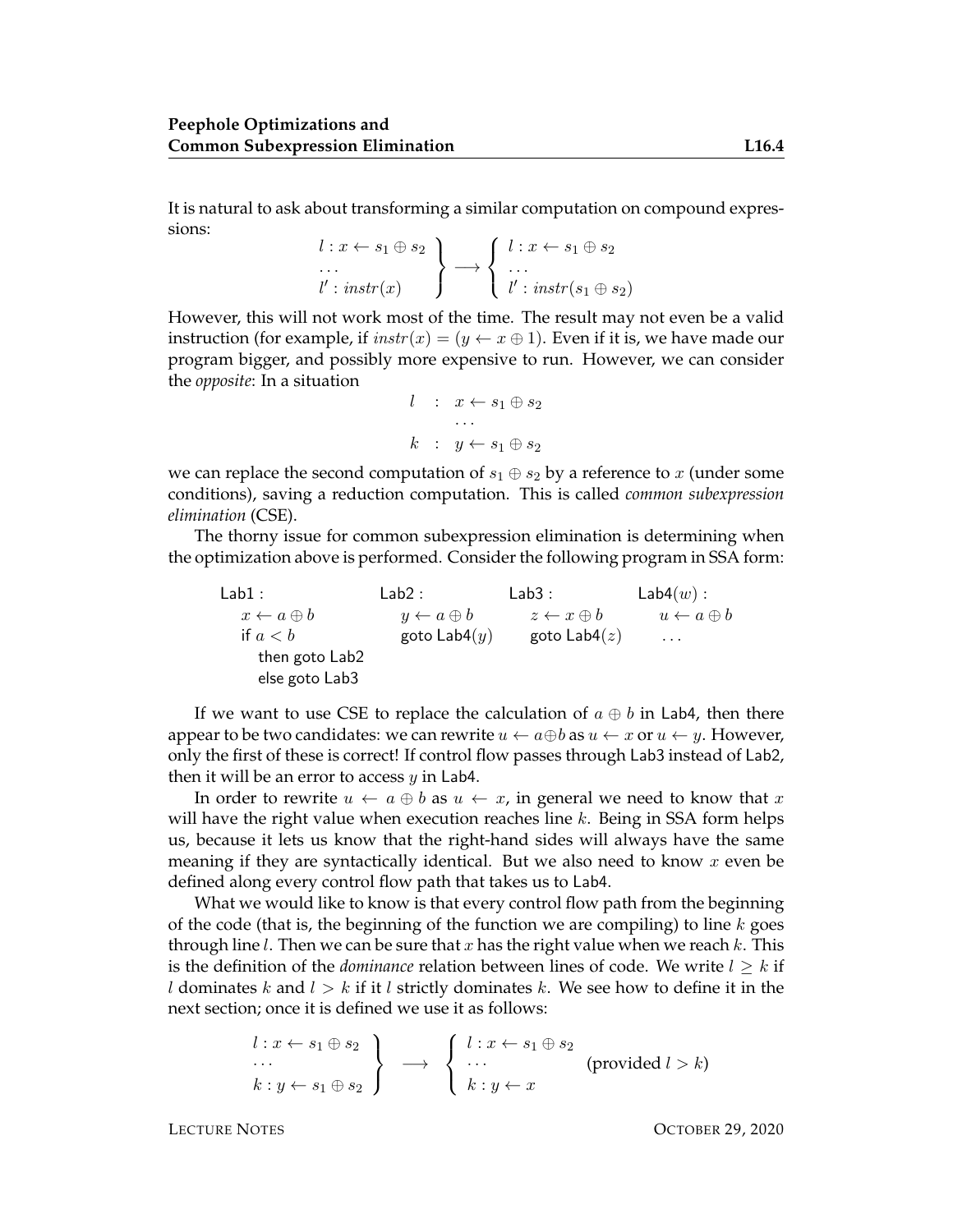It was suggested in lecture that this optimization would be correct even if the binary operator is effectful. The reason is that if  $l$  dominates  $k$  then we always execute *l* first. If the operation does *not* raise an exception, then the use of x in k is correct. If it does raise an exception, we never reach  $k$ . So, yes, this optimization works even for binary operations that may potentially raise an exception.

## **6 Dominance**

We covered Dominance when discussing SSA. We briefly review it here. On general control flow graphs, dominance is an interesting relation and there are several algorithms for computing this relationship. We can cast it as a form of *forward dataflow analysis*.

Most algorithms directly operate on the control flow graph. A simple and fast algorithm that works particularly well in our simple language is described by Cooper et al. [\[CHK06\]](#page-8-1) which is empirically faster than the traditional Lengauer-Tarjan algorithm [\[LT79\]](#page-8-2) (which is asymptotically faster). We will not discuss these algorithms in detail.

The approaches we are taking exploits the simplicity of our language and directly generates the dominance relationship as part of code generation. The drawback is that if your code generation is slightly different or more efficient, or if your transformation change the essential structure of the control flow graph, then you need to update the relationship. In this lecture, we consider just the basic cases.

For *straight-line code* the predecessor of each line is its immediate dominator, and any preceding line is a dominator.

For conditionals, consider

 $if(e, s_1, s_2)$ 

We translate this to the following code,  $\check{e}$  or  $\check{s}$  is the code for e and s, respectively and  $\hat{e}$  is the temp through which we can refer to the result of evaluating  $e$ .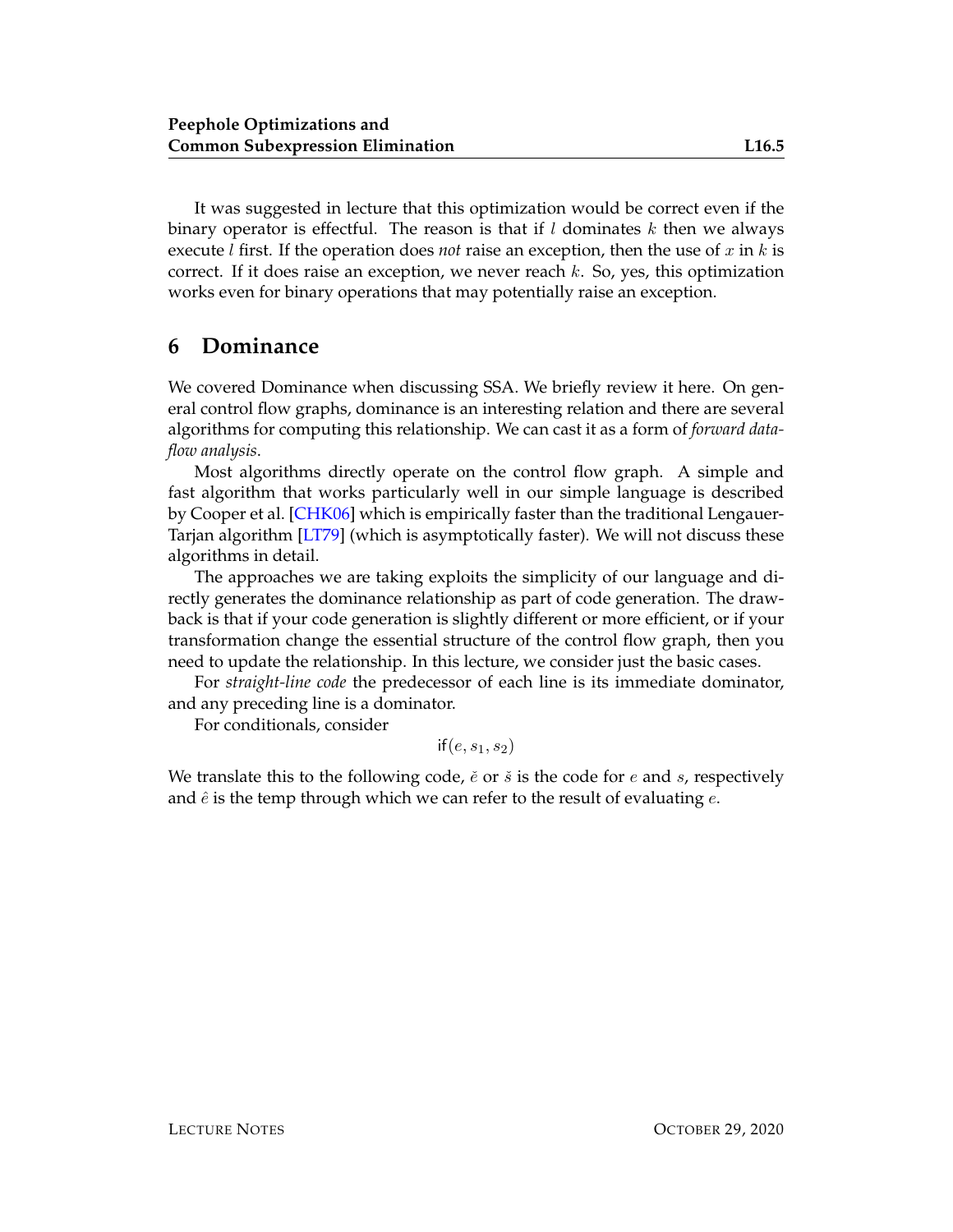

On the right is the corresponding control-flow graph. Now the immediate dominator of  $l_1$  should be  $l'_0$  and the immediate dominator of  $l_2$  should also be  $l'_0$ . Now for  $l_3$  we don't know if we arrive from  $l'_1$  or from  $l'_2$ . Therefore, neither of these nodes will dominate  $l_3$ . Instead, the immediate dominator is  $l'_0$ , the last node we can be sure to be traversed before we arrive at  $l'_3$ . Indicating immediate dominators with dashed read lines, we show the result below.



However, if it turns out, say,  $l_1'$  is not reachable, then the dominator relationship looks different. This is the case, for example, if  $s_1$  in this example is a return state-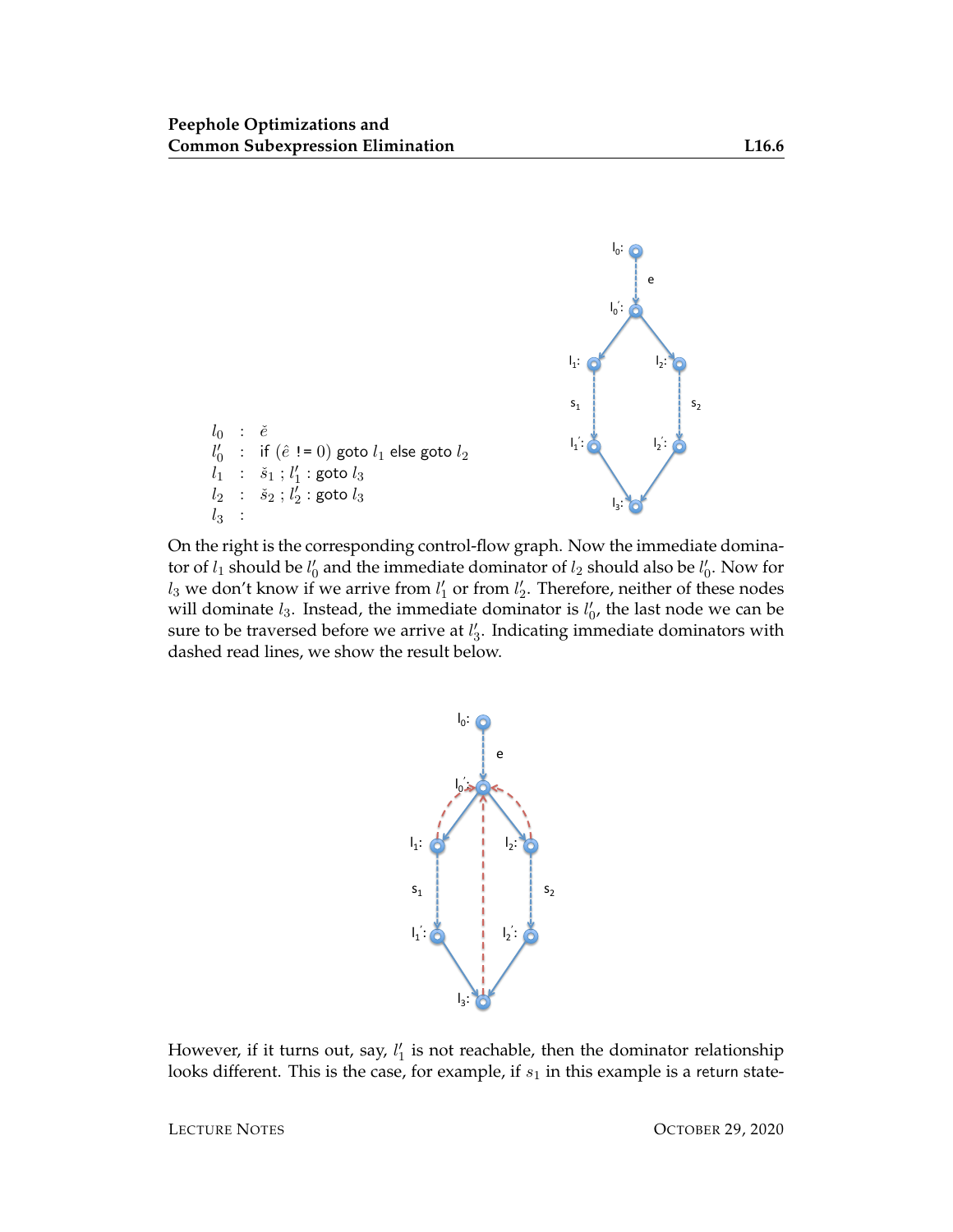ment or is known to raise an error. Then we have instead:



In this case,  $l'_1$  : goto  $l_3$  is *unreachable* code and can be optimized away. Of course, the case where  $l'_2$  is unreachable is symmetric.

For loops, it is pretty easy to see that the beginning of the loop dominates all the statements in the loop. Again, considering the straightforward compilation of a while loop with the control flow graph on the right.



Interesting here is mainly that the node  $p'$  just before the loop header  $l_0$  is indeed the immediate dominator of  $l_0$ , even  $l_0$  has  $l'_1$  as another predecessor. The definition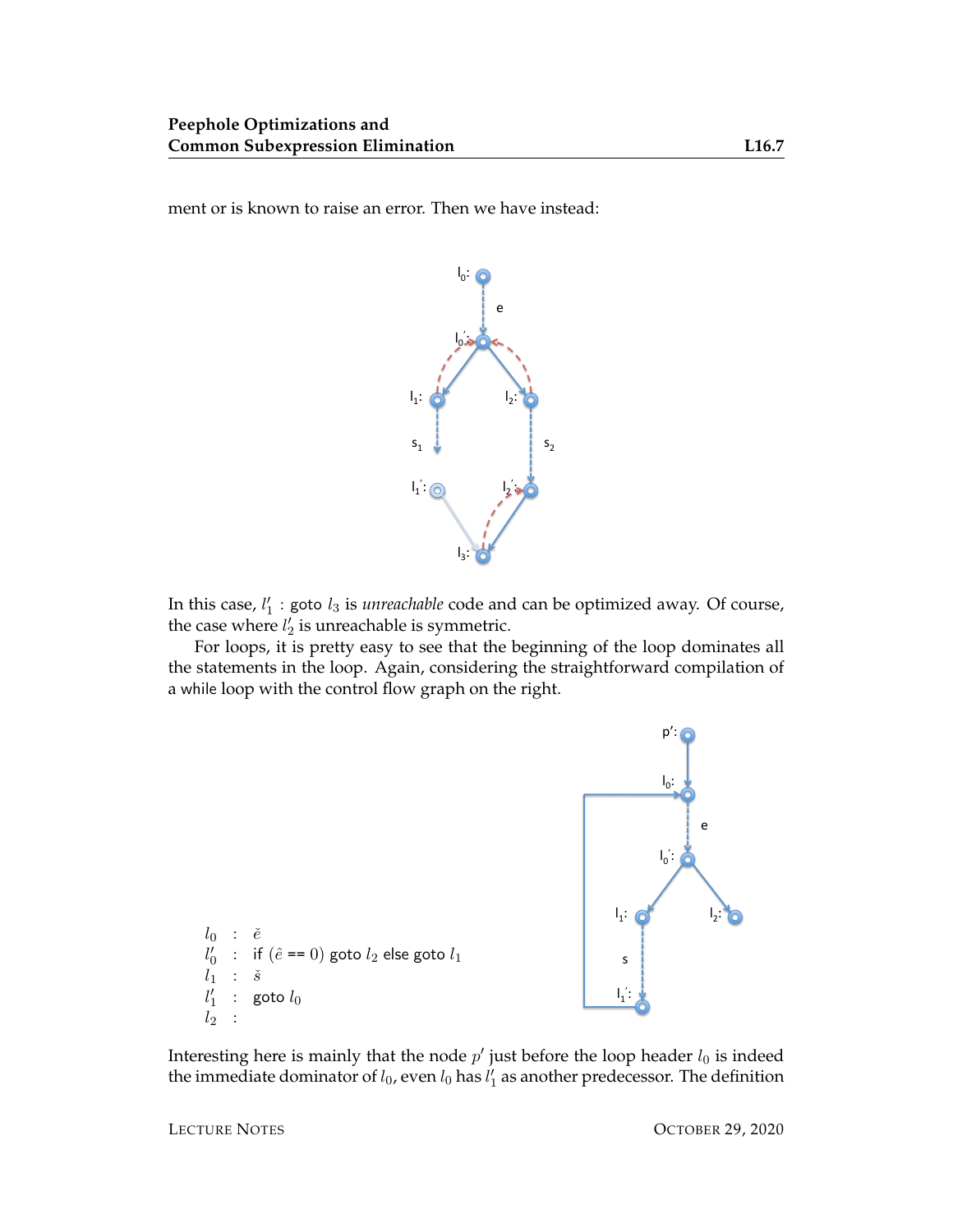makes this obvious: when we enter the loop we have to come through  $p'$  node, on subsequent iterations we come from  $l'_1$ . So we cannot be guaranteed to come through  $l_1'$ , but we are guaranteed to come through  $p'$  on our way to  $l_0$ .



# **7 Implementing Common Subexpression Elimination**

To implement common subexpression elimination we traverse the program, looking for definitions  $l : x \leftarrow s_1 \odot s_2$ . If  $s_1 \odot s_2$  is already in the table, defining variable y at k, we replace l with  $l : x \leftarrow y$  if k dominates l. Otherwise, we add the expression, line, and variable to the hash table.

Dominance can usually be checked quite quickly if we maintain a dominator tree, where each line has a pointer to its immediate dominator. We just follow these pointers until we either reach k (and so  $k > l$ ) or the root of the control-flow graph (in which case  $k$  does not dominate  $l$ ).

## **8 Termination**

When applying code transformations, we should always consider if the transformations terminate. Clearly, each step of dead code elimination reduces the number of assignments in the code. We can therefore apply it arbitrarily until we reach *quiescence*, that is, neither of the dead code elimination rules is applicable any more. Quiescence is the rewriting counterpart to saturation for inference, as we have discussed in prior lectures. Saturation means that any inference we might apply only